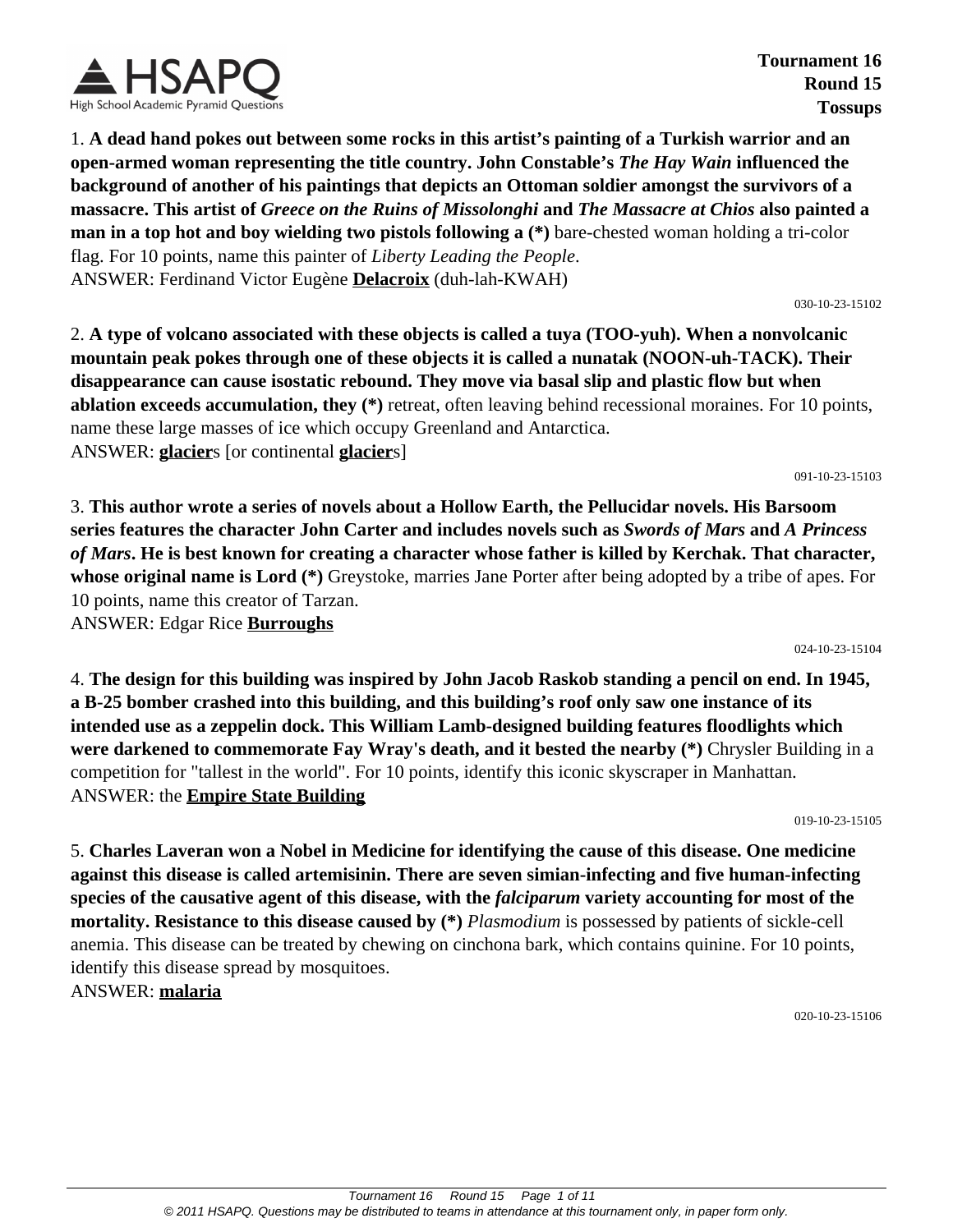6. **A rite of this religion sees a kannushi bless the groundbreaking ceremonies of buildings. After receiving an unfavorable fortune at a temple for this religion, tradition mandates tying the fortune to a tree or fence at that jinja. One festival of this religion symbolizing death and rebirth centers around rebuilding a temple every (\*)** twenty years. This religion became its home country's official state religion during the Meiji period. For 10 points, name this animistic Japanese religion that reveres kami. ANSWER: **Shinto** [or **kami-no-michi**]

002-10-23-15107

7. **In December 2010 in this country, six years were added on to the sentence of one of this country's former oligarchs despite questionable evidence. That ruling at the hands of judge Viktor Danilkin came despite international pressure supporting Mikhail (\*)** Khodorkovsky. The president of this country agreed in April of 2010 to a treaty with the United States that will lower the number of both countries' strategic arms. For 10 points, name this European country whose president Dmitry Medvedev signed the New START treaty.

ANSWER: **Russia**n Federation [or **Rossiya**; or **Rossiyskaya** Federatsiya]

023-10-23-15108

8. **On his first two voyages, this man encountered a ruler with the title of Zamorin. This man was the first to be given the title of Count of Vidigueira by King Manual I. On his second voyage, he led an armada which bombarded Calicut. On his first voyage, this man named the South African province of Natal for its discovery on Christmas. This man, the first European to visit (\*)** Mombasa, sailed past the Great Fish River, which had proven the limit for his predecessor Bartolemeu Dias. For 10 points, name this Portuguese explorer, the first to sail directly from Europe to India. ANSWER: Vasco **da Gama**

064-10-23-15109

9. **Elizabeth Shoumatoff was painting a portrait of this man at his death. He borrowed a phrase from playwright Robert Sherwood in giving the "Arsenal of Democracy" speech. Another speech inspired a Norman Rockwell painting by listing the Four Freedoms. This man's first Inaugural Address asserted that "the (\*)** only thing we have to fear is fear itself," and another speech labeled December 7 as a "date which will live in infamy." For 10 points, name this Fireside chatter and four term Democratic president who presided over the New Deal and American entrance into World War II. ANSWER: **F**ranklin Delano **Roosevelt** [or **FDR**; prompt on **Roosevelt**]

015-10-23-15110

10. **This author wrote about Octave de Malivert's love with the title character in** *Armance,* **and also published a story collection called the** *Italian Chronicles.* **This man also wrote about a resident of Lake Como who attempts to join Napoleon's army before that man, Fabrizio del Dongo, ultimately retires to the titular residence. In addition to** *The* (\*) *Charterhouse of Parma*, this man wrote a novel whose protagonist is sentenced to death after shooting at Madame de Renal. For 10 points, name this French author who created Julien Sorel in *The Red and the Black.* ANSWER: **Stendhal** [or Marie-Henri **Beyle**]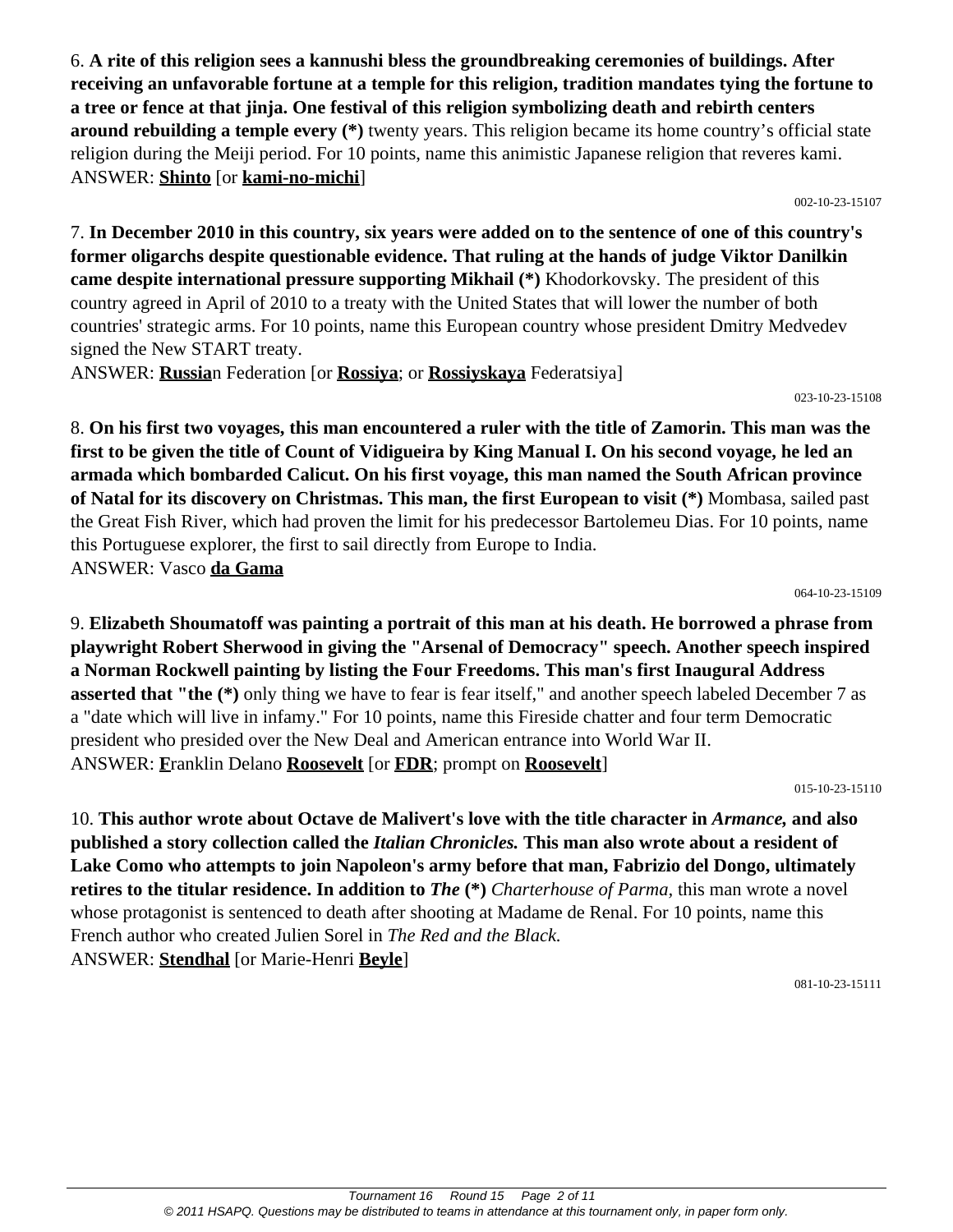Tournament 16 Round 15 Page 3 of 11 © 2011 HSAPQ. Questions may be distributed to teams in attendance at this tournament only, in paper form only.

11. **In one episode, this character wears a purity ring after he and his girlfriend Tammy attend a Jonas Brother concert. In "Best Friends Forever," his will ironically states that he doesn't want to be seen on television if he is in a vegetative state. In one episode, it was revealed that his parents were involved in a Cthulhu cult, resulting in his bizarre superpowers as Mysterion. As a result of his attire, most of his dialogue is heavily (\*)** muffled from the viewer. For 10 points, name this red hooded friend of Stan, Cartman, and Kyle who in a running gag was frequently killed off in early episodes of *South Park*.

ANSWER: **Kenny** McCormick

12. **This city is located near Lake Washington, whose namesake ship canal is an important waterway for its commercial activities; another important channel is the Duwamish Waterway, which leads directly to its artificially created Harbor Island. Found east of the Kitsap Peninsula, it was the site of the 1983 Wah Mee Massacre in its Chinatown district. It hosted the 1962 World's Fair, which led to the construction of its most notable building. The Frank Gehry designed (\*)** Experience Music Project can also be found here. For 10 points, name this city near Mount Rainier home to the Space Needle. ANSWER: **Seattle**

13. **E to the negative product of minus thermodynamic beta times the energy is the formula for this man's namesake factor. The evolution of particle probability in a position-momentum phase space is given by his transport equation. His namesake constant is equal to the ideal gas constant divided by Avogadro's number. He co-names the (\*)** distribution of particle speeds in an ideal gas with James Maxwell. For 10 points, name this man whose gravestone states that entropy equals k log W. ANSWER: Ludwig Eduard **Boltzmann**

001-10-23-15114

040-10-23-15113

14. **One debate about this symphony is whether Friedrich Hradetzky or E.C. Lewy performed the "fourth horn solo" in its third movement. This symphony's scherzo movement is unusually second instead of third. Its fourth movement starts with a theme and variations that quotes the first three movements, and contains a section in the Turkish style. Its final movement makes use of a chorus and includes a setting of (\*)** Schiller's "Ode to Joy." For 10 points, name this final symphony of Beethoven. ANSWER: Beethoven's Symphony **No. 9** in D minor [or **Choral** symphony; or **Beethoven's opus 125**] 001-10-23-15115

15. **The imprisonment of this ruler's sister Joan led to his intervention in Sicily, which was then being ruled by Tancred I. At one point during his reign, he transferred power to his advisor William Longchamp. This ruler was sent on a military campaign following the Battle of Hattin. With Guy de Lusignan and Philip II of France, he led a successful siege of (\*)** Acre but failed to invade Egypt and strike a decisive blow to his rival Saladin. For 10 points, name this English king of the 1100's known for his bravery while campaigning in the Holy Lands during the Third Crusade.

ANSWER: **Richard I** of England [or **Richard the Lionheart**ed; or **Richard Coeur de Lion**; prompt on **Richard**]

064-10-23-15116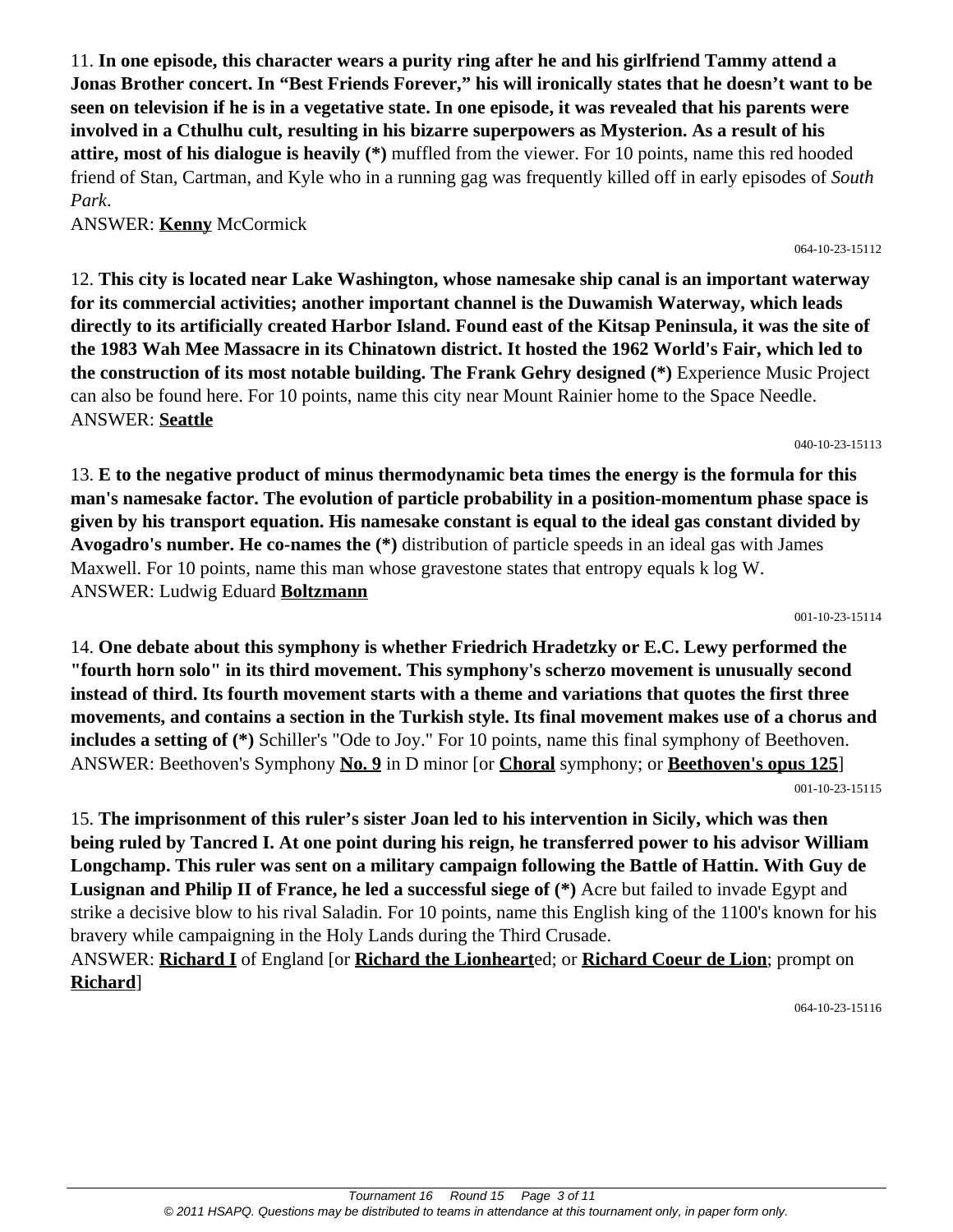16. **In one story, this god manages to get help from Baugi and Gunnlod in stealing from Suttung a special mead made from the blood of a man. This god decided to give up one of his eyes in order to take a drink from the well guarded by Mimir to increase his knowledge. Another attempt to gain knowledge involved this god (\*)** hanging himself for nine days from Yggdrasil to learn the secrets of the runes. For 10 points, name this Norse deity who wields the spear Gungnir, rides the eight-legged horse Sleipnir, and controls the ravens Hugin and Munin. ANSWER: **Odin** [or **Wotan**; or **Woden**]

17. **In one poem by this writer, a "big boy doing a man's work" is called to supper by his sister, which results in a meeting between the boy's hand and the buzz saw he's using. In another piece by this poet, the narrator describes living near a man who "is all pine" while the narrator has an apple orchard. That poem includes the narrator considering saying that elves are behind the disrepair of the title (\*)** structure. For 10 points, name this American poet who wrote the poem "Out, Out-" and included the idea that "good fences make good neighbors" in the poem "Mending Wall." ANSWER: Robert Lee **Frost**

18. **The "dye" type of this device commonly consists of rhodamine (ROH-duh-meen) G6 mixed with methanol. In these devices, a process called q-switching creates a state in which there are more atoms in an excited state than a ground state called population inversion. Theodore Maiman invented the first one in 1960 using a synthetic ruby to (\*)** stimulate the emission of radiation to amplify light. For 10 points, name these devices that commonly produce a coherent, red beam of light in devices such as CD players.

ANSWER: **laser**s [accept **light amplification by stimulated emission of radiation** before "stimulate" is read]

079-10-23-15119

19. **The Action Programme promulgated by one leader led to this event. Many of its leaders went on to found the group Charter 77. Gustav Husak took power following this event, during which another leader promised "socialism with a human face." This event occurred during the presidency of (\*)** Alexander Dubcek and saw troops of the Warsaw Pact sent in by Soviet premier Leonid Brezhnev. This event is also the setting for Milan Kundera's *The Unbearable Lightness of Being*. For 10 points, name this 1968 uprising in the capital of the former Czechoslovakia. ANSWER: **Prague Spring**

064-10-23-15120

20. **This work starts out with an unsuccessful attempt to put on a mystery play by the playwright Pierre Gringoire. A group of vagabonds in this novel led by Clopin are mistaken for enemies by the title character, who single-handedly kills much of that group. One character in this work falls in love with the captain of the King's Archers, Phoebus, and rebuffs the advances of the priest Claude (\*)** Frollo. For 10 points, name this novel in which the gypsy girl Esmeralda is unsuccessfully protected by the deformed, bell-ringing title character, Quasimodo.

ANSWER: *The Hunchback of Notre-Dame* [or *Notre-Dame de Paris*]

023-10-23-15121

#### 023-10-23-15117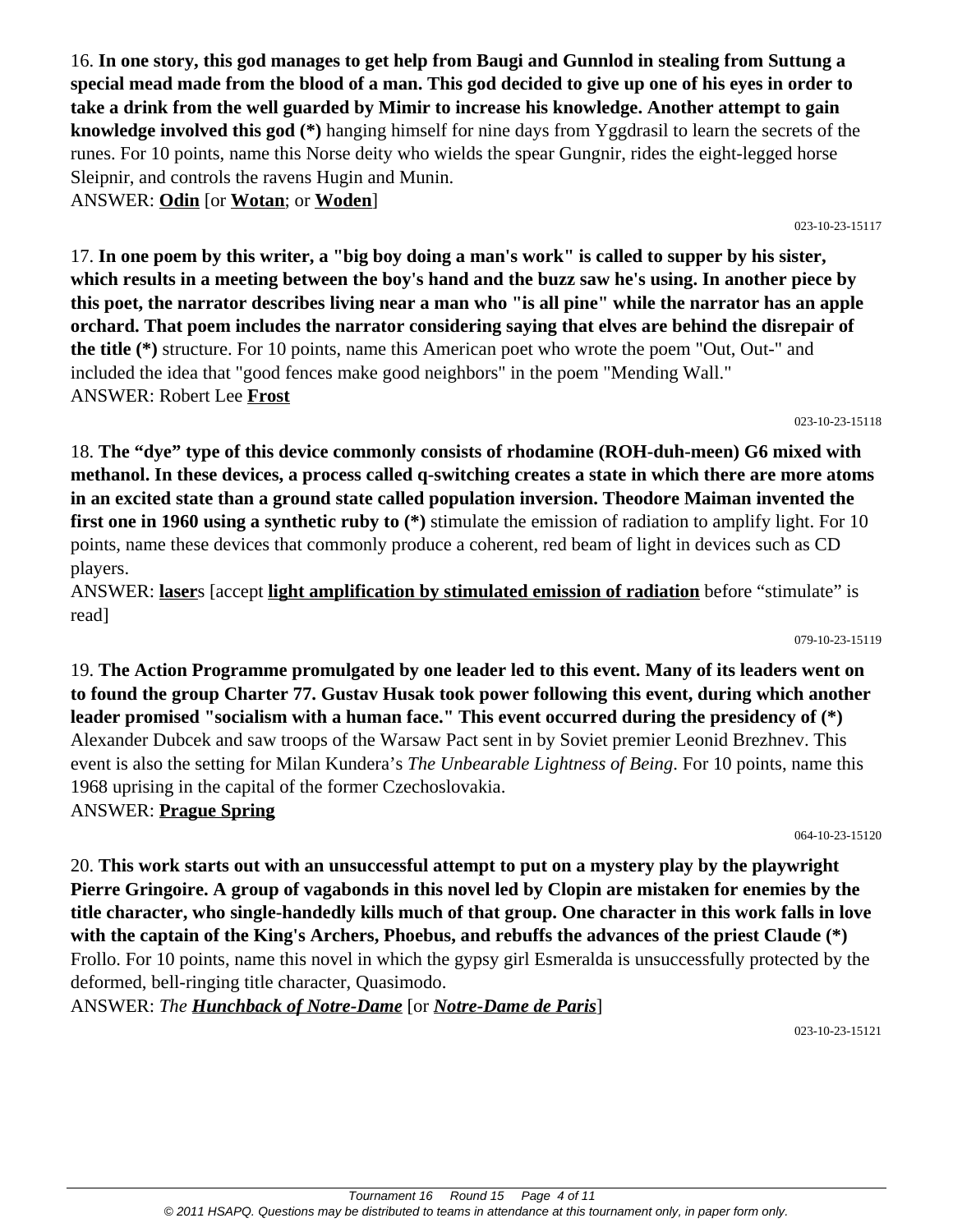21. **A river of this name rises in Mount Kruglaya and flows to Atyrau. Lake Karachay in the mountain range of this name was a dumping ground for radioactive waste. This range has a southern portion known as the Mugodzhar Hills, and it also has the Polar and Nether-Polar regions. The largest peak in this range is Mount (\*)** Narodnaya. For 10 points, name this mountain range located in Kazakhstan and Russia that forms the traditional boundary between Europe and Asia. ANSWER: **Ural**s

030-10-23-15122

22. **These objects are often described mathematically in Hessian normal form. The angle between the intersection of two of them is the dihedral angle. If one of these objects contains the point r|0| and a normal vector n, it can be defined as the set of points r such that the dot product between n and a vector from r to the origin is equal to the zero vector. The different conic sections can be obtained by intersecting one or two** (\*) cones with one of these objects and they can be defined by using a minimum of three points. For 10 points, name this flat surface which is the two dimensional analogue of a line. ANSWER: **plane**

064-10-23-15123

23. **In one work by this composer, Ninetta hopes to marry Giannetto but is falsely accused of stealing a spoon. The evil governor Gesler appears in one work by this man, while another work sees a man assume the name Lindoro and includes the arias** *Largo al factotum* **and** *Una voce poco fa***. In addition to** *The Thieving Magpie***, this man composed an opera in which Count (\*)** Almaviva hopes to earn the love of Rosina. In another of his operas the title character shoots an apple off of Jemmy's head. For 10 points, name this Italian composer of such operas as *The Barber of Seville* and *William Tell*. ANSWER: Gioachino **Rossini**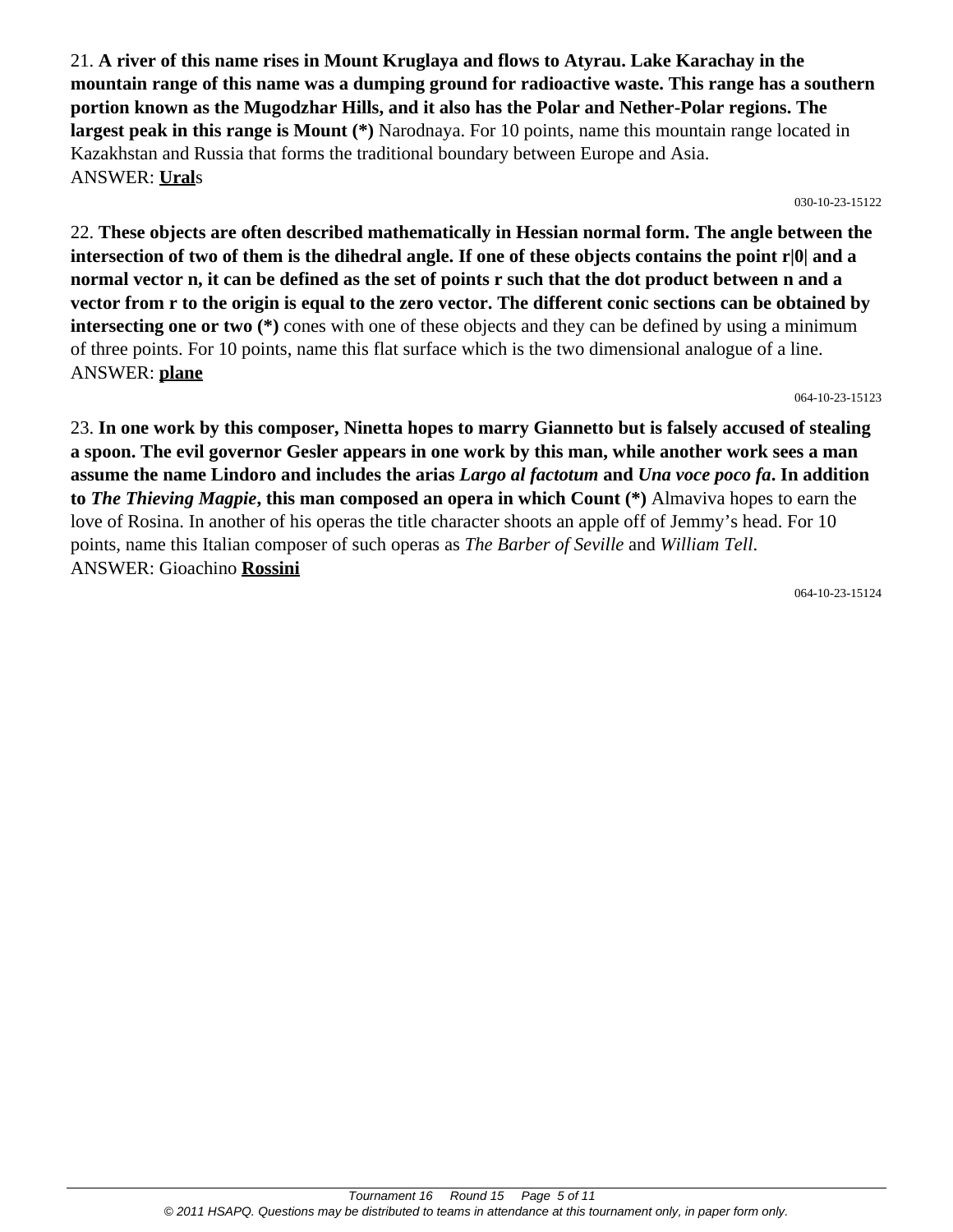

1. The discovery of an erotic painting by Nirad sheds light on scandalous British novelist Flora Crewe in this author's play *Indian Ink.* For 10 points each:

[10] Name this Czech-born contemporary British playwright of intellectual comedies such as *Arcadia* and *Travesties.*

ANSWER: Tom **Stoppard** [or Tomas **Straussler**]

[10] In this Tom Stoppard play, two insignificant men from the Danish court find a letter instructing the King of England to kill them, after passing the time with trivia and coin-flipping.

#### ANSWER: *Rosencrantz and Guildenstern are Dead*

[10] Rosencrantz and Guildenstern originally appeared in this play, whose title Danish prince dies in a swordfight with Laertes.

ANSWER: *Hamlet, Prince of Denmark*

019-10-23-15201

2. Name these late night television hosts for 10 points each:

[10] This current host of NBC's *The Tonight Show* is known for his sizable car collection, his large chin, and his feud with Conan O'Brien.

#### ANSWER: Jay **Leno**

[10] In 2009 this host of CBS's *Late Show* revealed a blackmail attempt had been made on him after his affair with intern Stephanie Birkitt.

#### ANSWER: David **Letterman**

[10] This Scottish host of CBS's *Late Late Show* is backed up by a robot sidekick named Geoff Peterson. ANSWER: Craig **Ferguson**

015-10-23-15202

3. This thinker put forth his misogynistic views in his essay collection *Parerga and Paralipomena*. For 10 points each:

[10] Name this dour German author who wrote *The World as Will and Representation*.

#### ANSWER: Arthur **Schopenhauer**

[10] This British philosopher, the author of *On Liberty* and *A System of Logic*, advocated gender equality in the mid 1800s in his *The Subjection of Women*.

#### ANSWER: John Stuart **Mill**

[10] Schopenhauer wrote his dissertation on the "Fourfold Root" of the principle of sufficient reason, which was developed by this philosopher who was satirized as Pangloss and who co-invented calculus with Newton.

ANSWER: Gottfried Wilhelm **Leibniz**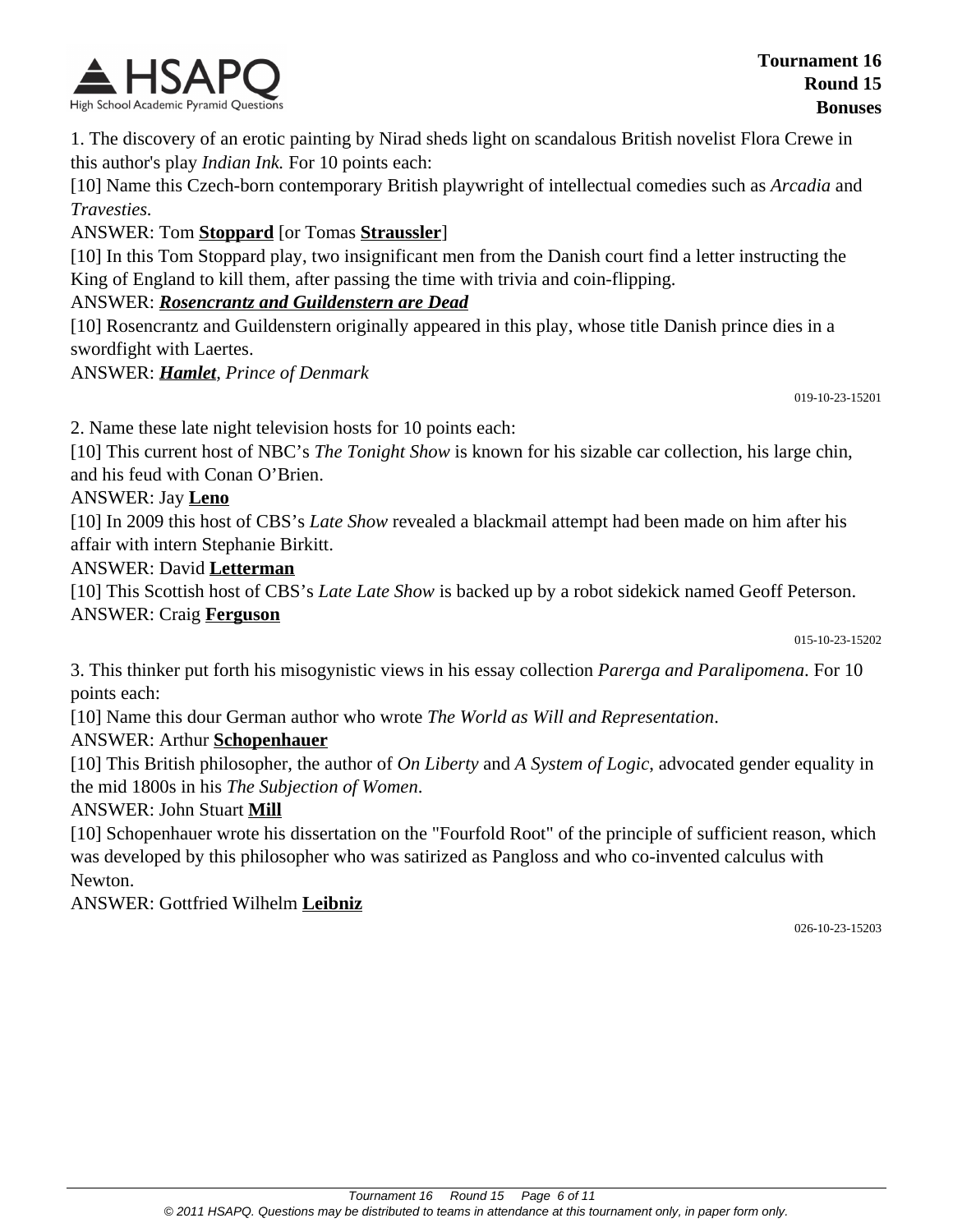4. Early in his career this artist studied under Thomas Hart Benton and painted such works as *Male and Female* and *The She-Wolf*. For 10 points each:

[10] Name this American painter who pioneered "action painting" by splattering paint on his canvases in such works as *Blue Poles* and *Full Fathom Five*.

# ANSWER: Paul Jackson **Pollock**

[10] Pollock was part of the Abstract Expressionism art movement, which also included this artist who developed color field painting which such works as *White over Red*.

# ANSWER: Mark **Rothko** [or Marcus **Rothkowitz**]

[10] Another abstract expressionist, Willem de Kooning, created a series of six paintings depicting this type of person, as well one depicting this type of person with a bicycle.

ANSWER: **women** [accept equivalents]

024-10-23-15204

5. In the late 1800's, most of Africa was colonized by European powers. For 10 points each:

[10] This nation led by Leopold II colonized what is now the Democratic Republic of the Congo and became notorious for chopping off the limbs of dissidents.

ANSWER: Kingdom of **Belgium** [or Royaume de **Belgique**; or Koninkrijk **Belgie**]

[10] British colonization was driven in part by this South African politician and founder of De Beers. He proposed a railway stretching from Cape Town to Cairo.

# ANSWER: Cecil **Rhodes**

[10] German forces committed the Herero massacre during the colonization of this modern day nation, formerly known as German South-West Africa. It was ruled by South Africa until 1990 following Germany's defeat in World War One.

ANSWER: Republic of **Namibia**

064-10-23-15205

6. They can be vertical, horizontal, or oblique. For 10 points each:

[10] Name these curves or lines that another curve approaches as an independent coordinate goes to infinity.

# ANSWER: **asymptote**

[10] These asymptote containing functions are the ratio of two polynomials where the denominator isn't zero.

# ANSWER: **rational** function

[10] For a hyperbola given by quantity x squared over a squared minus y squared over b squared equals one, the slopes of the asymptotes are plus or minus this value.

ANSWER: **b/a** [**b over a**; or **b divided by a**; or the **ratio of b to a**; or **-b/a**]

001-10-23-15206

7. The Bohr Effect describes the effect of increased carbon dioxide on this protein. For 10 points each:

[10] Name this tetramer protein that transports oxygen in red blood cells.

# ANSWER: **hemoglobin**

[10] A mutation in the gene for hemoglobin causes this disease treated with hydroxyurea. It is most prominent in sub-Saharan Africa.

## ANSWER: **sickle-cell anemia** [prompt on "anemia"]

[10] Hemoglobin gives a classic example of this form of regulation, in which the binding of oxygen to one binding site increases its affinity for the other binding sites on the protein.

## ANSWER: **allosteric** regulation [accept equivalents like **allostery** or **allosterism**]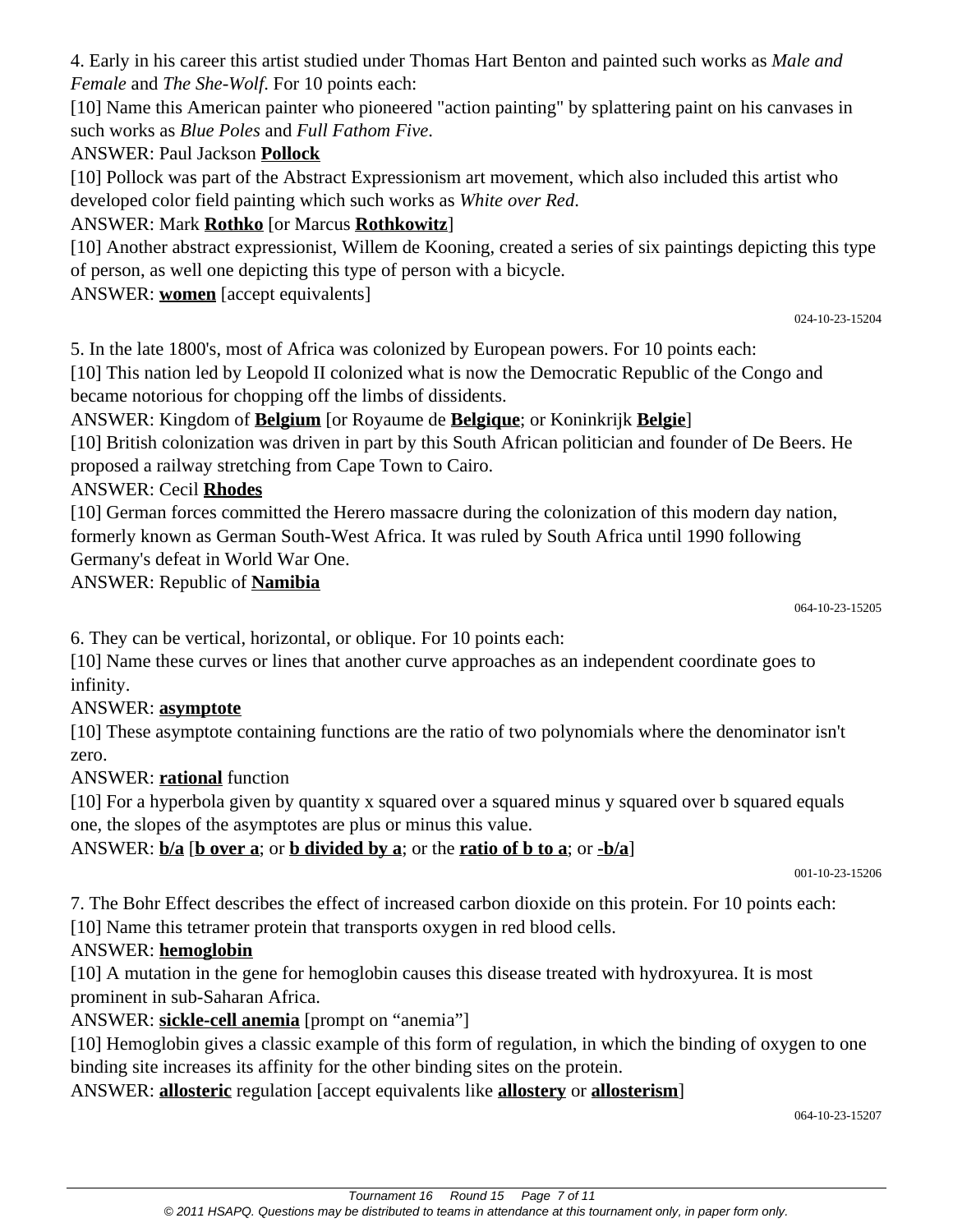Tournament 16 Round 15 Page 8 of 11 © 2011 HSAPQ. Questions may be distributed to teams in attendance at this tournament only, in paper form only.

8. The writer Petronius is a character in this novel. For 10 points each:

[10] Name this novel condemning the Roman persecution of Christians, in which Marcus Vinicius falls in love with Ligia.

#### ANSWER: *Quo Vadis*

[10] *Quo Vadis* was written by this creator of historical novels such as *Fire in the Steppe* and *With Fire and Sword*.

#### ANSWER: Henryk **Sienkiewicz**

[10] Henryk Sienkiewicz is from this country which also produced the science-fiction writers Boleslaw Prus and Stanislaw Lem.

## ANSWER: Republic of **Poland**

9. This president enacted the "Great Society" programs. For 10 points each:

[10] Name this Democratic president from Texas who gained the presidency after the assassination of John F. Kennedy.

#### ANSWER: Lyndon Baines **Johnson**

[10] This program created during Johnson's presidency was started by the Social Security Act of 1965. It gives health insurance to the elderly.

#### ANSWER: **Medicare**

[10] This NASA mission took place during Johnson's presidency. It saw the first astronauts orbit the moon. ANSWER: **Apollo 8** [prompt on **Apollo**]

001-10-23-15209

064-10-23-15208

10. This composer wrote his "Fantaisie-Impromptu" for the Baroness d'Este. For 10 points each:

[10] Name this Polish-born French composer whose other works include his Nocturne No. 2 and the short "Minute Waltz."

ANSWER: Frédéric Francois **Chopin** [or Fryderyk Franciszek **Szopen**]

[10] Chopin wrote a number of these studies for the piano, including the "Revolutionary" and "Black Key" ones.

## ANSWER: **etude**s

[10] Chopin wrote eighteen works of this type, a slow Polish dance in 3/4 time that was used on more formal occasions than the mazurka.

## ANSWER: **polonaise**s [or **polonez**]

023-10-23-15210

11. One of these stories contrasts a wise man who builds his house on rock with a foolish man who builds his house on sand. For 10 points each:

[10] Name these short illustrative stories told by Jesus.

#### ANSWER: **parable**s

[10] A parable in the gospel of Luke contrasts a rich man who goes to hell with a poor man of this name going to heaven. He shares his name with a brother of Mary and Martha of Bethany.

## ANSWER: **Lazarus**

[10] A common parable compares the kingdom of heaven to one of these seeds, which is the smallest of the seeds but grows into a large plant.

## ANSWER: **mustard** seed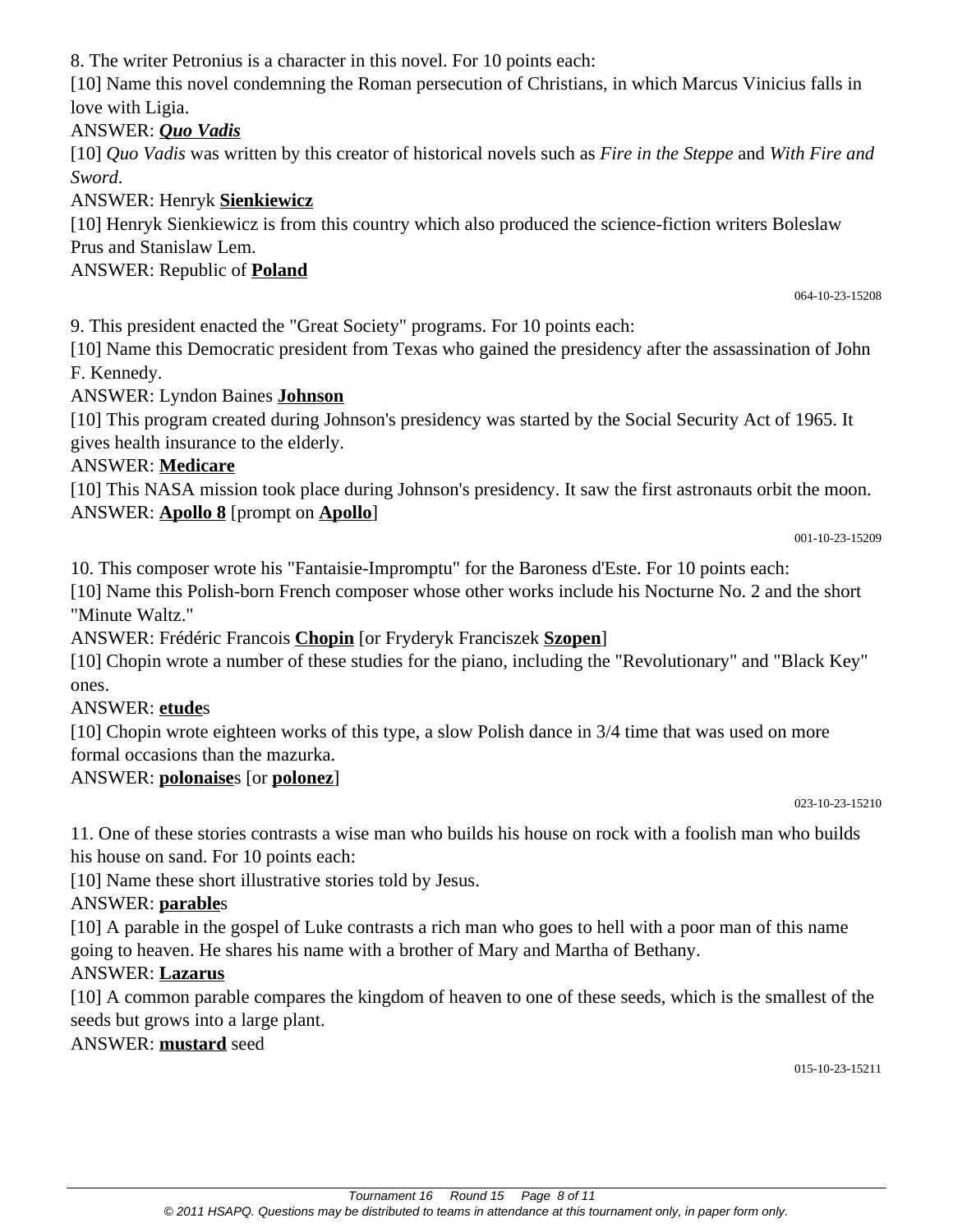12. This law gives an equation that relates the angles of incidence for a wave. For 10 points each:

[10] Name this law that describes the change in a wave as it passes into a new medium.

# ANSWER: **Snell's** Law

[10] This value, represented by the letter n, is equal for a given medium to the speed of light in a vacuum over the speed of light in that medium. For water, it is equal to about 1.33.

## ANSWER: **index of refraction**

[10] When light hits a medium at an angle greater than the critical angle, this outcome occurs instead of the light being refracted.

# ANSWER: **total internal reflection**

023-10-23-15212

13. Henry Kellett rescued the expedition led by Robert McClure, who had gone looking for John Franklin's expedition in search of this waterway. For 10 points each:

[10] Name this waterway long sought by explorers as a way to travel from the Atlantic to the Pacific through what is now Canada.

## ANSWER: **Northwest Passage**

[10] This English explorer, while attempting to find the Northwest Passage, was the victim of a 1611 mutiny and was set adrift in the bay that now bears his name.

## ANSWER: Henry **Hudson**

[10] This Norwegian made the first successful traversal of the Northwest Passage, but remains better known for beating Robert Scott in a 1911 race to the South Pole.

ANSWER: Roald Engelbregt Gravning **Amundsen**

003-10-23-15213

14. This character is attracted to a woman named Weena. For 10 points each:

[10] Identify this unnamed literary character, an English scientist who encounters the brutish Morlocks and the childlike Eloi during his journeys.

ANSWER: **Time Traveller** [or anything to indicate he is the **protagonist** of *The Time Machine*] [10] This English author created the Morlocks and Eloi in *The Time Machine*. His other pioneering science fiction work includes *The War of the Worlds* and *The Invisible Man*.

ANSWER: Herbert George **Wells**

[10] This Wells short story features a mountaineer named Nunez discovering the title region where everyone suffers from the same disability. Nunez tries to rule them without much success. ANSWER: "The **Country of the Blind**"

052-10-23-15214

15. A series of articles in London's *Morning Chronicle* grew into this man's *The High Price of Bullion, a Proof of the Depreciation of Bank Notes*. For 10 points each:

[10] Name this British economist who protested the Corn Laws and who also popularized the idea of comparative advantage in his best known work.

# ANSWER: David **Ricardo**

[10] Although Ferdinand Lassalle may have originated it, Ricardo is often given credit for developing this idea which argues that wages will stay near subsistence levels over time.

# ANSWER: **Iron Law of Wages**

[10] Ricardo discussed the Iron Law of Wages and comparative advantage in this 1817 book, which ends with the chapter "Mr. Malthus's Opinions on Rent."

# ANSWER: *On the Principles of Political Economy and Taxation*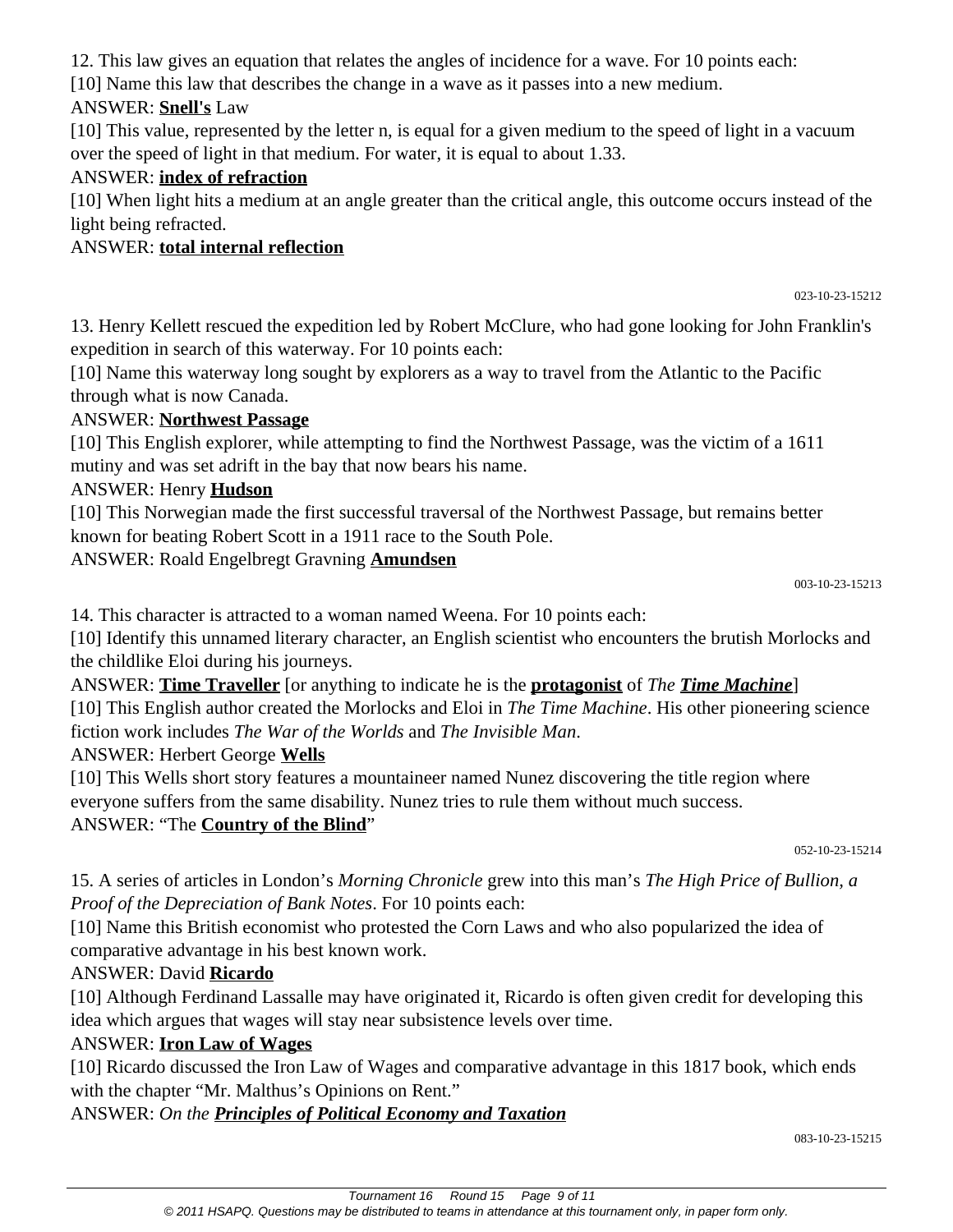16. This composer wrote the opera *Antony and Cleopatra* as well as the cantata *Prayers of Kierkegaard*. For 10 points each:

[10] Name this American composer of the opera *Vanessa*.

## ANSWER: Samuel **Barber**

[10] Barber is best known for this elegaic work for string orchestra, which is based on the second movement of his string quartet.

# ANSWER: *Adagio for Strings*

[10] Barber also arranged a choral version of *Adagio for Strings* with this text, which typically follows the Benedictus in settings of the Mass.

#### ANSWER: **Agnus Dei**

024-10-23-15216

17. The title character of this work breaks an eighty-four day dry spell by capturing a large marlin, but sharks eat it before he can get back to shore. For 10 points each:

[10] Name this novella centering on the travails of Santiago.

## ANSWER: *The Old Man and the Sea*

[10] *The Old Man and the Sea* was written by this author of *The Sun Also Rises* and *For Whom the Bell Tolls*.

## ANSWER: Ernest **Hemingway**

[10] In this Hemingway short story, the title character is killed by his unfaithful wife while they are out on a safari.

## ANSWER: "The **Short Happy Life of Francis Macomber**"

082-10-23-15217

18. Leaders of this city included Cleisthenes, who overthrew Hippias and expanded the Boule to 500 members. For 10 points each:

[10] Name this birthplace of democracy, the rival of Sparta.

#### ANSWER: **Athens**

[10] This Golden Age leader of Athens gave a famous Funeral Oration during the Peloponnesian War and commissioned the Parthenon.

#### ANSWER: **Pericles**

[10] Pericles partially prompted the Peloponnesian War by moving the center of this coalition of Greek states from its namesake island to Athens.

#### ANSWER: **Delian League**

015-10-23-15218

19. During this there is a decrease in fishery productivity on the western coast of South America. For 10 points each:

[10] Name this periodic occurrence of abnormally warm waters in the east Pacific Ocean.

## ANSWER: **El Niño**

[10] El Niño sees the weakening of these winds in the Pacific Ocean. They are easterly surface winds towards the Intertropical Convergence Zone.

ANSWER: **trade** winds

[10] The oceanographic effects of El Niño are coupled with this variation in atmospheric pressure which is measured by observing the pressure at Tahiti and Darwin.

## ANSWER: **southern oscillation**